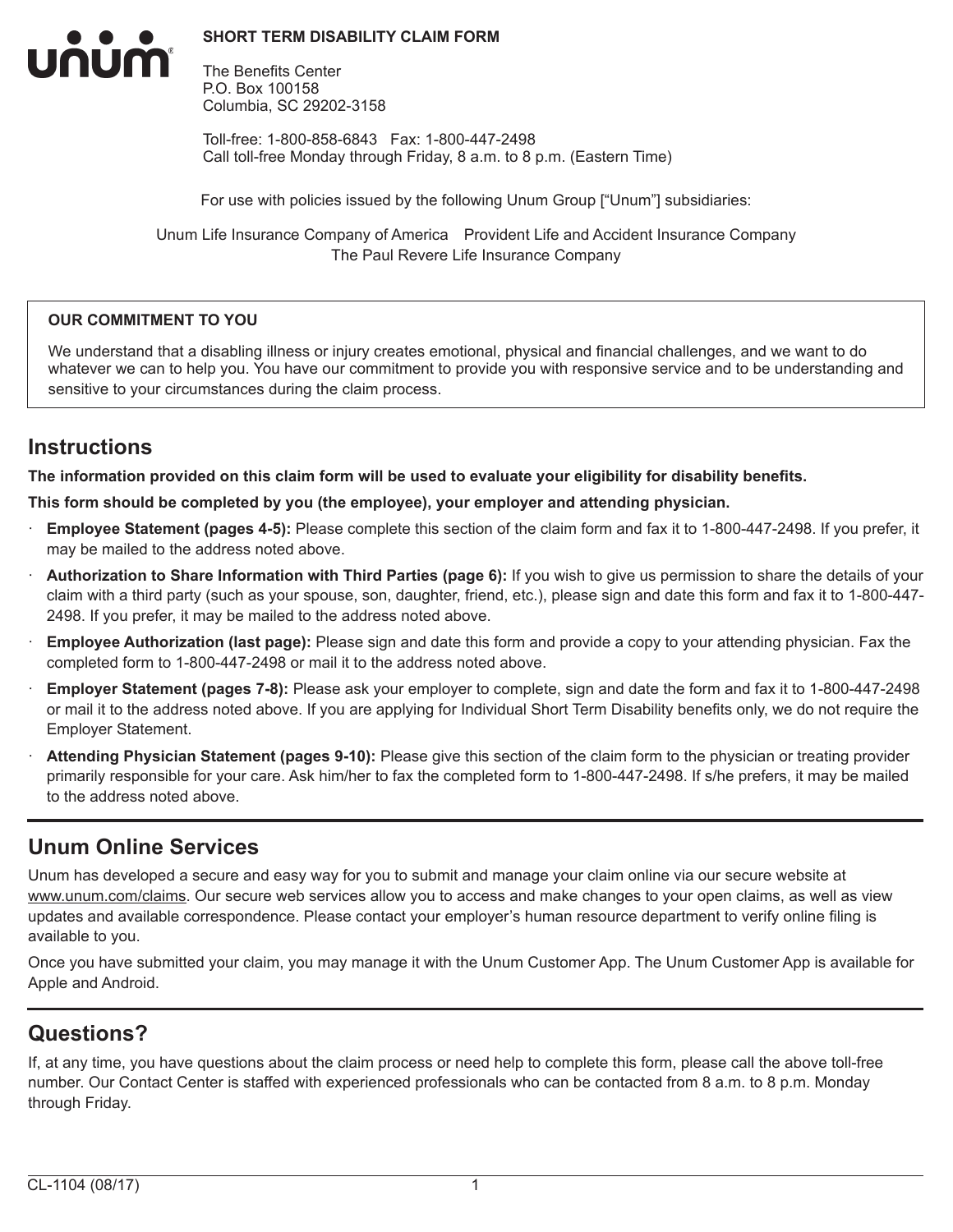**SHORT TERM DISABILITY CLAIM FORM** The Benefits Center P.O. Box 100158 Columbia, SC 29202-3158 www.unum.com Toll-free: 1-800-858-6843 Fax: 1-800-447-2498 Call toll-free Monday through Friday, 8 a.m. to 8 p.m. (Eastern Time)

#### **Instructions (continued) / Claim Fraud Statements**

INUM

#### **Fraud Warning**

For your protection, the laws of several states, including Alaska, Arizona, Arkansas, Delaware, Idaho, Indiana, Louisiana, Maine, Maryland, New Mexico, Ohio, Oklahoma, Rhode Island, Tennessee, Texas, Virginia, Washington, and West Virginia require the following statement to appear on this claim form:

Any person who knowingly and with the intent to injure, defraud or deceive an insurance company presents a false or fraudulent claim for payment of a loss or benefit or knowingly presents false information in an application for insurance is guilty of a crime and may be subject to fines and confinement in prison.

#### **Fraud Warning for Alabama Residents**

For your protection, Alabama law requires the following to appear on this claim form: Any person who knowingly presents a false or fraudulent claim for payment of a loss or benefit or who knowingly presents false information in an application for insurance is guilty of a crime and may be subject to restitution fines or confinement in prison, or any combination thereof.

### **Fraud Warning for California Residents**

For your protection, California law requires the following to appear on this claim form: Any person who knowingly presents a false or fraudulent claim for the payment of a loss is guilty of a crime and may be subject to fines and confinement in state prison.

### **Fraud Warning for Colorado Residents**

For your protection, Colorado law requires the following to appear on this claim form: It is unlawful to knowingly provide false, incomplete, or misleading facts or information to an insurance company for the purpose of defrauding or attempting to defraud the company. Penalties may include imprisonment, fines, denial of insurance, and civil damages. Any insurance company or agent of an insurance company who knowingly provides false, incomplete, or misleading facts or information to a policyholder or claimant for the purpose of defrauding or attempting to defraud the policyholder or claimant with regard to a settlement or award payable from insurance proceeds shall be reported to the Colorado Division of Insurance within the Department of Regulatory Agencies.

### **Fraud Warning for District of Columbia Residents**

For your protection, the District of Columbia requires the following to appear on this claim form: WARNING: It is a crime to provide false or misleading information to an insurer for the purpose of defrauding the insurer or any other person. Penalties include imprisonment and/or fines. In addition, an insurer may deny insurance benefits, if false information materially related to a claim was provided by the applicant.

### **Fraud Warning for Florida Residents**

For your protection, Florida law requires the following to appear on this claim form: Any person who knowingly and with intent to injure, defraud or deceive any insurer, files a statement of claim or an application containing false, incomplete or misleading information is guilty of a felony of the third degree.

### **Fraud Warning for Kentucky Residents**

For your protection, Kentucky law requires the following to appear on this claim form: Any person who knowingly and with intent to defraud any insurance company or other person files a statement of claim containing any materially false information or conceals, for the purpose of misleading, information concerning any fact material thereto commits a fraudulent insurance act, which is a crime.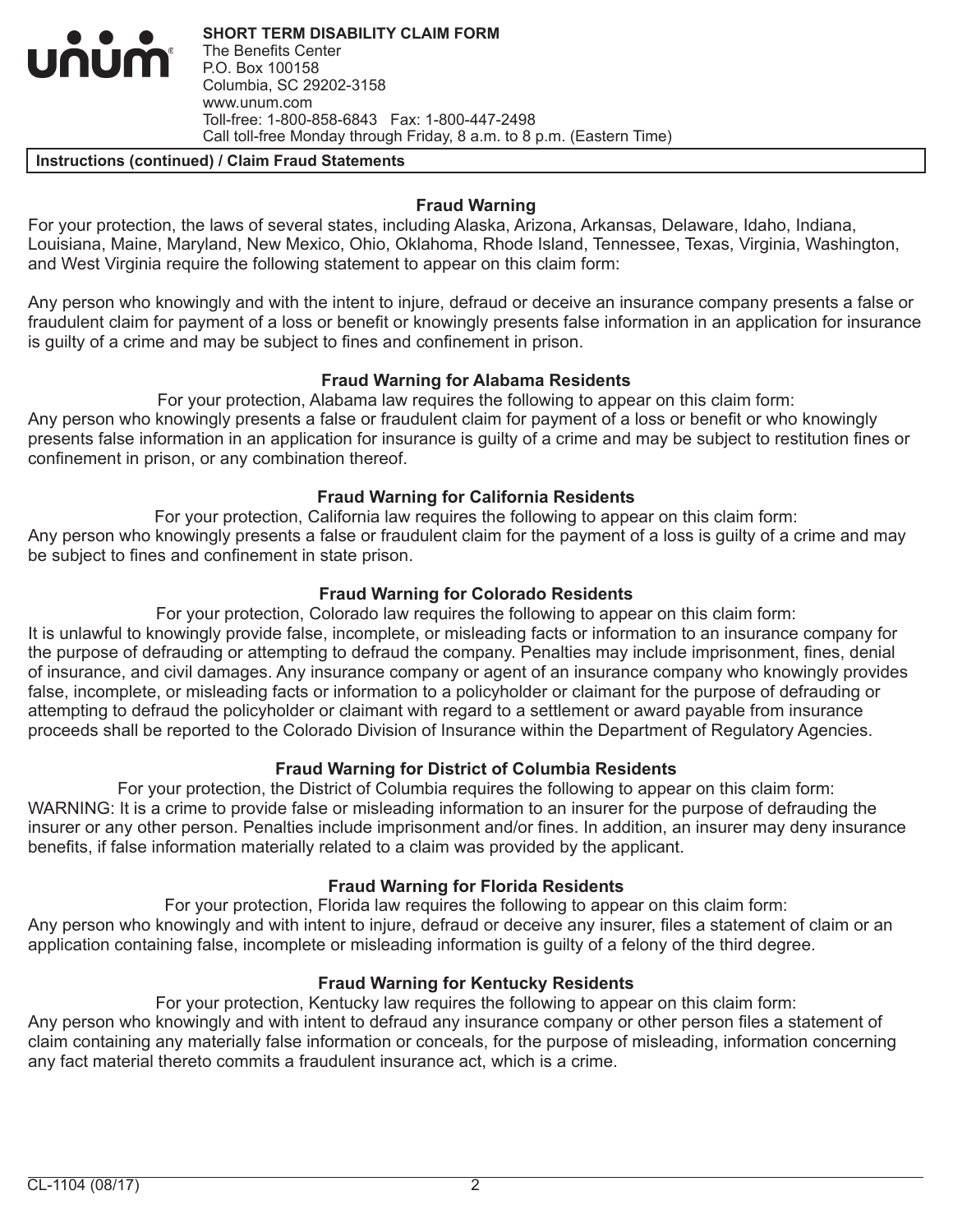**SHORT TERM DISABILITY CLAIM FORM** The Benefits Center P.O. Box 100158 Columbia, SC 29202-3158 www.unum.com Toll-free: 1-800-858-6843 Fax: 1-800-447-2498 Call toll-free Monday through Friday, 8 a.m. to 8 p.m. (Eastern Time)

#### **Instructions (continued) / Claim Fraud Statements**

num

#### **Fraud Warning for Minnesota Residents**

For your protection, Minnesota law requires the following to appear on this claim form: A person who files a claim with intent to defraud or helps commit a fraud against an insurer is guilty of a crime.

#### **Fraud Warning for New Hampshire Residents**

For your protection, New Hampshire law requires the following to appear on this claim form: Any person who, with a purpose to injure, defraud, or deceive any insurance company, files a statement of claim containing any false, incomplete, or misleading information is subject to prosecution and punishment for insurance fraud, as provided in RSA 638.20.

#### **Fraud Warning for New Jersey Residents**

For your protection, New Jersey law requires the following to appear on this claim form: Any person who knowingly and with intent to defraud any insurance company or other persons, files a statement of claim containing any materially false information, or conceals for the purpose of misleading, information concerning any fact, material thereto, commits a fraudulent insurance act, which is a crime, subject to criminal prosecution and civil penalties.

### **Fraud Warning for New York Residents**

For your protection, New York law requires the following to appear on this claim form: Any person who knowingly and with the intent to defraud any insurance company or other person files an application for insurance or statement of claim containing any materially false information, or conceals for the purpose of misleading, information concerning any fact material thereto, commits a fraudulent insurance act, which is a crime, and shall also be subject to a civil penalty not to exceed five thousand dollars and the stated value of the claim for each such violation.

### **Fraud Warning for Pennsylvania Residents**

For your protection, Pennsylvania law requires the following to appear on this claim form: Any person who knowingly and with intent to defraud any insurance company or other person files an application for insurance or statement of claim containing any materially false information or conceals for the purpose of misleading, information concerning any fact material thereto commits a fraudulent insurance act, which is a crime and subjects such person to criminal and civil penalties.

### **Fraud Warning for Puerto Rico Residents**

For your protection, Puerto Rico law requires the following to appear on this claim form: Any person who knowingly and with the intention of defrauding presents false information in an insurance application, or presents, helps, or causes the presentation of a fraudulent claim for the payment of a loss or any other benefit, or presents more than one claim for the same damage or loss, shall incur a felony and, upon conviction, shall be sanctioned for each violation with the penalty of a fine of not less than five thousand dollars (\$5,000) and not more than ten thousand dollars (\$10,000), or a fixed term of imprisonment for three (3) years, or both penalties. If aggravating circumstances are present, the penalty thus established may be increased to a maximum of five (5) years; if extenuating circumstances are present, it may be reduced to a minimum of two (2) years.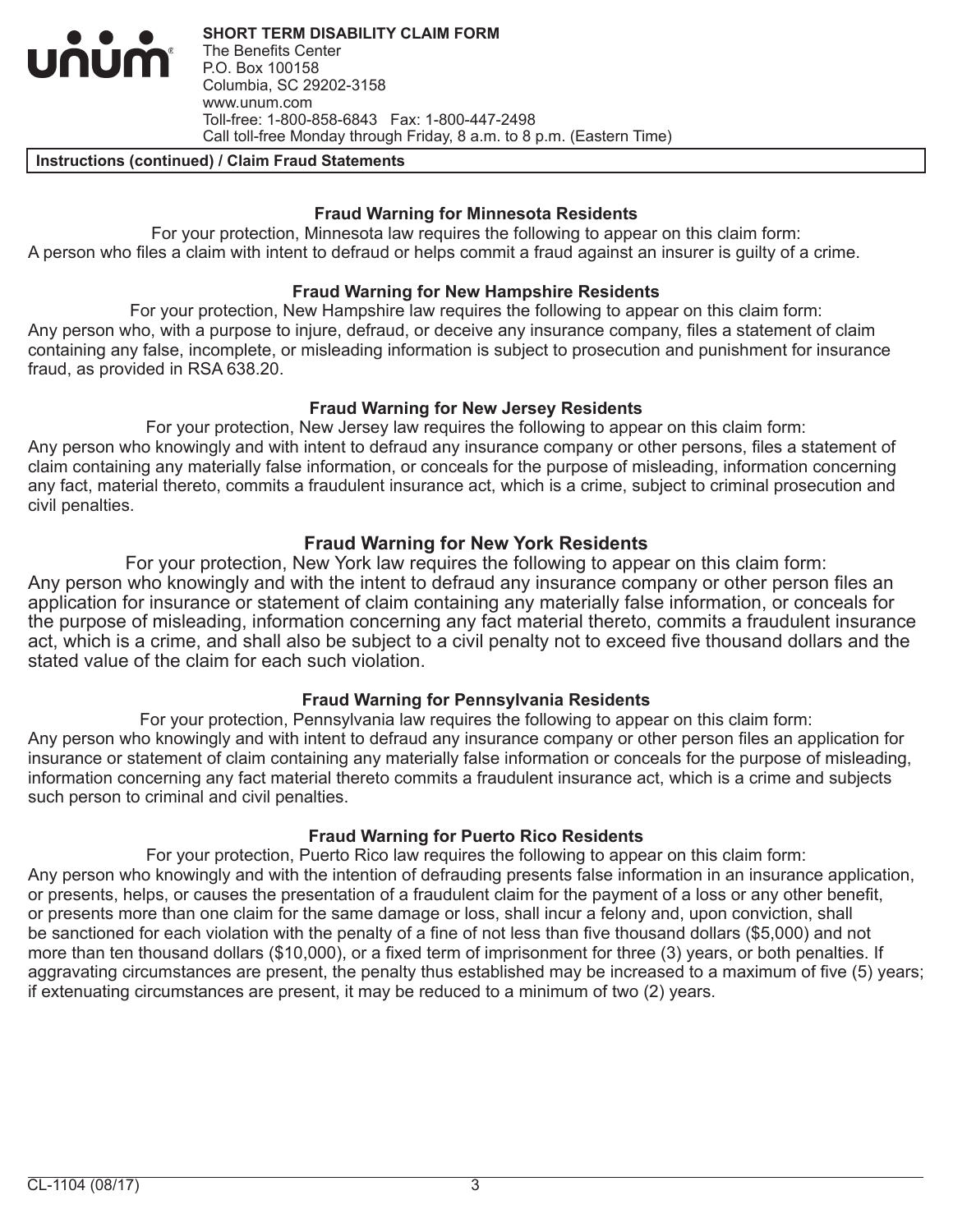

#### **EMPLOYEE STATEMENT (PLEASE PRINT)**

| A. Information About You                                                                                                             |                           |   |   |   |              |   |         |         |                                                                |   |                         |         |   |                           |        |                                                           |   |                   |              |                                                       |                                    |  |  |  |                             |    |
|--------------------------------------------------------------------------------------------------------------------------------------|---------------------------|---|---|---|--------------|---|---------|---------|----------------------------------------------------------------|---|-------------------------|---------|---|---------------------------|--------|-----------------------------------------------------------|---|-------------------|--------------|-------------------------------------------------------|------------------------------------|--|--|--|-----------------------------|----|
| Last Name                                                                                                                            |                           |   |   |   |              |   |         |         |                                                                |   |                         |         |   |                           | Suffix |                                                           |   | <b>First Name</b> |              |                                                       |                                    |  |  |  |                             | ΜI |
|                                                                                                                                      |                           |   |   |   |              |   |         |         |                                                                |   |                         |         |   |                           |        |                                                           |   |                   |              |                                                       |                                    |  |  |  |                             |    |
| Date of Birth (mm/dd/yy)                                                                                                             |                           |   |   |   |              |   |         |         |                                                                |   | Social Security Number  |         |   |                           |        |                                                           |   |                   |              |                                                       | Gender                             |  |  |  | The state in which you work |    |
|                                                                                                                                      |                           |   |   |   |              |   |         |         |                                                                |   |                         |         |   |                           |        |                                                           |   |                   |              |                                                       | $\square$ Male<br>$\square$ Female |  |  |  |                             |    |
| <b>Home Address</b>                                                                                                                  |                           |   |   |   |              |   |         |         |                                                                |   |                         |         |   |                           |        |                                                           |   |                   |              |                                                       |                                    |  |  |  |                             |    |
|                                                                                                                                      |                           |   |   |   |              |   |         |         |                                                                |   |                         |         |   |                           |        |                                                           |   |                   |              |                                                       |                                    |  |  |  |                             |    |
| City                                                                                                                                 |                           |   |   |   |              |   |         |         |                                                                |   |                         |         |   |                           |        |                                                           |   |                   | <b>State</b> |                                                       | Zip                                |  |  |  |                             |    |
|                                                                                                                                      |                           |   |   |   |              |   |         |         |                                                                |   |                         |         |   |                           |        |                                                           |   |                   |              |                                                       |                                    |  |  |  |                             |    |
| Telephone Number where we can reach you                                                                                              |                           |   |   |   |              |   |         |         |                                                                |   |                         |         |   |                           |        | Preferred e-mail address (for confirmation purposes only) |   |                   |              |                                                       |                                    |  |  |  |                             |    |
|                                                                                                                                      |                           |   |   |   |              |   |         |         |                                                                |   |                         |         |   |                           |        |                                                           |   |                   |              |                                                       |                                    |  |  |  |                             |    |
| <b>Employer Name</b>                                                                                                                 |                           |   |   |   |              |   |         |         |                                                                |   |                         |         |   |                           |        |                                                           |   |                   |              |                                                       |                                    |  |  |  |                             |    |
| D<br>a                                                                                                                               | $\boldsymbol{\mathrm{v}}$ | i | S | S | $\mathtt{C}$ | h | $\circ$ | $\circ$ | 1                                                              | D | i                       | $\rm s$ | t | $\ensuremath{\mathbf{r}}$ | i      | C                                                         | t |                   |              |                                                       |                                    |  |  |  |                             |    |
|                                                                                                                                      |                           |   |   |   |              |   |         |         |                                                                |   |                         |         |   |                           |        |                                                           |   |                   |              |                                                       |                                    |  |  |  |                             |    |
|                                                                                                                                      |                           |   |   |   |              |   |         |         |                                                                |   |                         |         |   |                           |        |                                                           |   |                   |              |                                                       |                                    |  |  |  |                             |    |
| Do you work for another employer? □ Yes □ No                                                                                         |                           |   |   |   |              |   |         |         | If yes, employer name                                          |   |                         |         |   |                           |        |                                                           |   |                   |              |                                                       | Telephone Number                   |  |  |  |                             |    |
| Are you currently self-employed? □ Yes □ No                                                                                          |                           |   |   |   |              |   |         |         |                                                                |   |                         |         |   |                           |        |                                                           |   |                   |              |                                                       |                                    |  |  |  |                             |    |
|                                                                                                                                      |                           |   |   |   |              |   |         |         |                                                                |   |                         |         |   |                           |        |                                                           |   |                   |              |                                                       |                                    |  |  |  |                             |    |
| <b>B. Information About Your Family</b>                                                                                              |                           |   |   |   |              |   |         |         |                                                                |   |                         |         |   |                           |        |                                                           |   |                   |              |                                                       |                                    |  |  |  |                             |    |
| Marital Status: $\Box$ Single $\Box$ Married $\Box$ Widowed $\Box$ Divorced $\Box$ Domestic Partner $\Box$ Separated                 |                           |   |   |   |              |   |         |         |                                                                |   |                         |         |   |                           |        |                                                           |   |                   |              |                                                       |                                    |  |  |  |                             |    |
|                                                                                                                                      |                           |   |   |   |              |   |         |         |                                                                |   |                         |         |   |                           |        |                                                           |   |                   |              |                                                       |                                    |  |  |  |                             |    |
| Spouse/Partner's Name                                                                                                                |                           |   |   |   |              |   |         |         |                                                                |   |                         |         |   |                           |        |                                                           |   |                   |              | Spouse/Partner's Date of Birth                        |                                    |  |  |  | Is he/she employed?         |    |
|                                                                                                                                      |                           |   |   |   |              |   |         |         |                                                                |   |                         |         |   |                           |        |                                                           |   |                   | (mm/dd/yy)   |                                                       |                                    |  |  |  | □ Yes □ No                  |    |
| C. Information About Your Disability                                                                                                 |                           |   |   |   |              |   |         |         |                                                                |   |                         |         |   |                           |        |                                                           |   |                   |              |                                                       |                                    |  |  |  |                             |    |
| 1. For pregnancy, answer the following questions under #1, skip questions #2 and #3, then go to #4:                                  |                           |   |   |   |              |   |         |         |                                                                |   |                         |         |   |                           |        |                                                           |   |                   |              |                                                       |                                    |  |  |  |                             |    |
| What is your expected delivery date?                                                                                                 |                           |   |   |   |              |   |         |         | If you have delivered, what was your delivery date? (mm/dd/yy) |   |                         |         |   |                           |        |                                                           |   |                   |              |                                                       |                                    |  |  |  |                             |    |
|                                                                                                                                      |                           |   |   |   |              |   |         |         |                                                                |   |                         |         |   |                           |        |                                                           |   |                   |              |                                                       |                                    |  |  |  |                             |    |
|                                                                                                                                      |                           |   |   |   |              |   |         |         |                                                                |   |                         |         |   |                           |        |                                                           |   |                   |              |                                                       |                                    |  |  |  |                             |    |
| Were there any complications causing you to stop<br>work prior to your expected delivery date? □ Yes □ No                            |                           |   |   |   |              |   |         |         |                                                                |   | If yes, please explain: |         |   |                           |        |                                                           |   |                   |              |                                                       |                                    |  |  |  |                             |    |
|                                                                                                                                      |                           |   |   |   |              |   |         |         |                                                                |   |                         |         |   |                           |        |                                                           |   |                   |              |                                                       |                                    |  |  |  |                             |    |
| 2. For other than pregnancy, is your disability caused by $\Box$ Illness or $\Box$ Injury?                                           |                           |   |   |   |              |   |         |         |                                                                |   |                         |         |   |                           |        |                                                           |   |                   |              |                                                       |                                    |  |  |  |                             |    |
| What is the name of your medical condition(s)?                                                                                       |                           |   |   |   |              |   |         |         |                                                                |   |                         |         |   |                           |        |                                                           |   |                   |              | Date you were first treated by a physician (mm/dd/yy) |                                    |  |  |  |                             |    |
|                                                                                                                                      |                           |   |   |   |              |   |         |         |                                                                |   |                         |         |   |                           |        |                                                           |   |                   |              |                                                       |                                    |  |  |  |                             |    |
| If related to an injury, when, where and how did the injury occur?                                                                   |                           |   |   |   |              |   |         |         |                                                                |   |                         |         |   |                           |        |                                                           |   |                   |              |                                                       |                                    |  |  |  |                             |    |
|                                                                                                                                      |                           |   |   |   |              |   |         |         |                                                                |   |                         |         |   |                           |        |                                                           |   |                   |              |                                                       |                                    |  |  |  |                             |    |
|                                                                                                                                      |                           |   |   |   |              |   |         |         |                                                                |   |                         |         |   |                           |        |                                                           |   |                   |              |                                                       |                                    |  |  |  |                             |    |
|                                                                                                                                      |                           |   |   |   |              |   |         |         |                                                                |   |                         |         |   |                           |        |                                                           |   |                   |              |                                                       |                                    |  |  |  |                             |    |
| 3. Is your condition work related? $\Box$ Yes $\Box$ No   If yes, have you filed a Workers' Compensation claim? $\Box$ Yes $\Box$ No |                           |   |   |   |              |   |         |         |                                                                |   |                         |         |   |                           |        |                                                           |   |                   |              |                                                       |                                    |  |  |  |                             |    |
| If yes, please explain how the work related injury/illness occurred:                                                                 |                           |   |   |   |              |   |         |         |                                                                |   |                         |         |   |                           |        |                                                           |   |                   |              |                                                       |                                    |  |  |  |                             |    |
|                                                                                                                                      |                           |   |   |   |              |   |         |         |                                                                |   |                         |         |   |                           |        |                                                           |   |                   |              |                                                       |                                    |  |  |  |                             |    |
| 4. Have you been hospitalized? $\Box$ Yes $\Box$ No                                                                                  |                           |   |   |   |              |   |         |         | If yes, date hospitalized (mm/dd/yy):                          |   |                         |         |   |                           |        |                                                           |   |                   |              |                                                       |                                    |  |  |  |                             |    |
|                                                                                                                                      |                           |   |   |   |              |   |         |         |                                                                |   |                         |         |   |                           |        |                                                           |   |                   |              | through (mm/dd/yy):                                   |                                    |  |  |  |                             |    |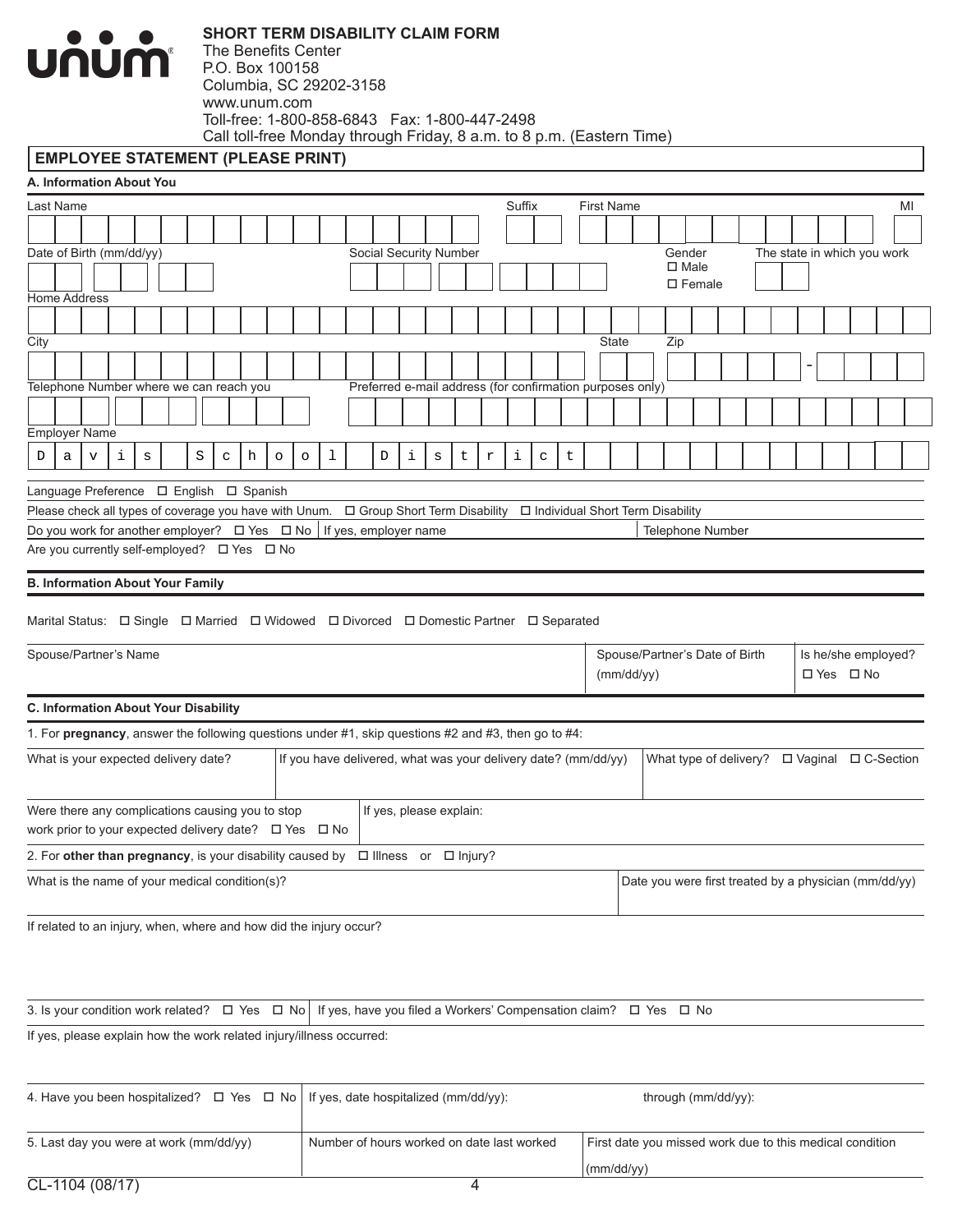|                                                                             |                                                            |                                                                                                                                        |                       | E. Information About Income Tax Withholding. Unum will not withhold Federal and State Income Tax if your benefit is not taxable. |                                                                                                                                                                     |
|-----------------------------------------------------------------------------|------------------------------------------------------------|----------------------------------------------------------------------------------------------------------------------------------------|-----------------------|----------------------------------------------------------------------------------------------------------------------------------|---------------------------------------------------------------------------------------------------------------------------------------------------------------------|
| Date of first visit for this condition (mm/dd/yy)                           |                                                            | Date of next visit for this condition (mm/dd/yy)                                                                                       |                       |                                                                                                                                  |                                                                                                                                                                     |
| <b>Provider Name</b>                                                        |                                                            | Telephone No.                                                                                                                          |                       | Fax No.                                                                                                                          |                                                                                                                                                                     |
|                                                                             |                                                            |                                                                                                                                        |                       |                                                                                                                                  |                                                                                                                                                                     |
|                                                                             |                                                            | by more than one, please share the following information for each provider on a separate sheet of paper and include it with this form. |                       |                                                                                                                                  | Please provide the following information about your current medical treatment providers (physicians, hospitals, physical therapist, etc.). If you are being treated |
| D. Information About Your Medical Providers                                 |                                                            |                                                                                                                                        |                       |                                                                                                                                  |                                                                                                                                                                     |
| Part Time (mm/dd/yy):                                                       |                                                            | Part-time hours per week:                                                                                                              | Full Time (mm/dd/yy): |                                                                                                                                  | $\Box$ Unknown                                                                                                                                                      |
| If you have not returned to work, when do you expect to return?             |                                                            |                                                                                                                                        |                       |                                                                                                                                  |                                                                                                                                                                     |
| 6. Have you returned to work? $\Box$ Yes $\Box$ No<br>Part Time (mm/dd/yy): |                                                            | If yes, indicate date below.<br>Part-time hours per week:                                                                              | Full Time (mm/dd/yy): |                                                                                                                                  |                                                                                                                                                                     |
|                                                                             |                                                            |                                                                                                                                        |                       |                                                                                                                                  |                                                                                                                                                                     |
| Employee Name (Last Name, Suffix, First Name, MI)                           |                                                            |                                                                                                                                        |                       |                                                                                                                                  | Date of Birth (mm/dd/yy)                                                                                                                                            |
| <b>EMPLOYEE STATEMENT (Continued)</b>                                       |                                                            |                                                                                                                                        |                       |                                                                                                                                  |                                                                                                                                                                     |
| <b>UNUM</b>                                                                 | P.O. Box 100158<br>Columbia, SC 29202-3158<br>www.unum.com | Toll-free: 1-800-858-6843    Fax: 1-800-447-2498<br>Call toll-free Monday through Friday, 8 a.m. to 8 p.m. (Eastern Time)              |                       |                                                                                                                                  |                                                                                                                                                                     |

**SHORT TERM DISABILITY CLAIM FORM**

- **• For Fully-Insured Plans** If your claim is approved and your employer tells us your benefit is taxable, we are required by law to withhold FICA taxes. Do you want Unum to also withhold Federal and/or State Income Taxes from your taxable benefit checks? *Federal Income Tax:*  $\square$  Yes  $\square$  No If yes, how much do you want withheld from each check? (whole dollar amount)  $\$ Minimum Withholding: \$20/week for Short Term Disability. *State Income Tax:*  $\Box$  Yes  $\Box$  No If yes, how much do you want withheld from each check? (whole dollar amount) \$
- **• For Self-Insured Plans** Attach a copy of your completed W-4 for accurate calculation of Federal and State Income Taxes. **Note:** If not provided, we are required by law to withhold 25% of your taxable benefit for Federal Income Tax and the maximum withholding amount for State Income Tax.

**• If your benefits are not taxable, Federal and State Income Taxes will not be withheld.**

**Fraud Warning:** For your protection, **Arizona** law requires the following to appear directly above your signature:

Any person who knowingly and with the intent to injure, defraud or deceive an insurance company presents a false or fraudulent claim for payment of a loss or benefit or knowingly presents false information in an application for insurance is guilty of a crime and may be subject to fines and confinement in prison.

**Fraud Warning:** For your protection, **New York** law requires the following to appear directly above your signature:

Any person who knowingly and with the intent to defraud any insurance company or other person files an application for insurance or statement of claim containing any materially false information, or conceals for the purpose of misleading, information concerning any fact material thereto, commits a fraudulent insurance act, which is a crime, and shall also be subject to a civil penalty not to exceed five thousand dollars and the stated value of the claim for each such violation.

### **F. Signature of Employee/Individual**

The above statements are true and complete to the best of my knowledge and belief. I have read and understand the fraud notices listed on pages 2 and 3 of this form. I also acknowledge that should my claim be overpaid for any reason it is my obligation to repay any such overpayment. **(Your signature is required for benefit consideration.)**

#### **X** \_\_\_\_\_\_\_\_\_\_\_\_\_\_\_\_\_\_\_\_\_\_\_\_\_\_\_\_\_\_\_\_\_\_\_\_\_\_\_\_\_\_\_\_\_\_\_\_\_\_\_\_\_\_\_\_\_\_\_\_\_\_\_\_\_\_\_ \_\_\_\_\_\_\_\_\_\_\_\_\_\_\_\_\_\_\_\_\_\_\_\_\_\_\_\_\_\_\_\_

#### **Signature Date**

**Reminder:** Please sign and date the Authorization (last page of this claim form).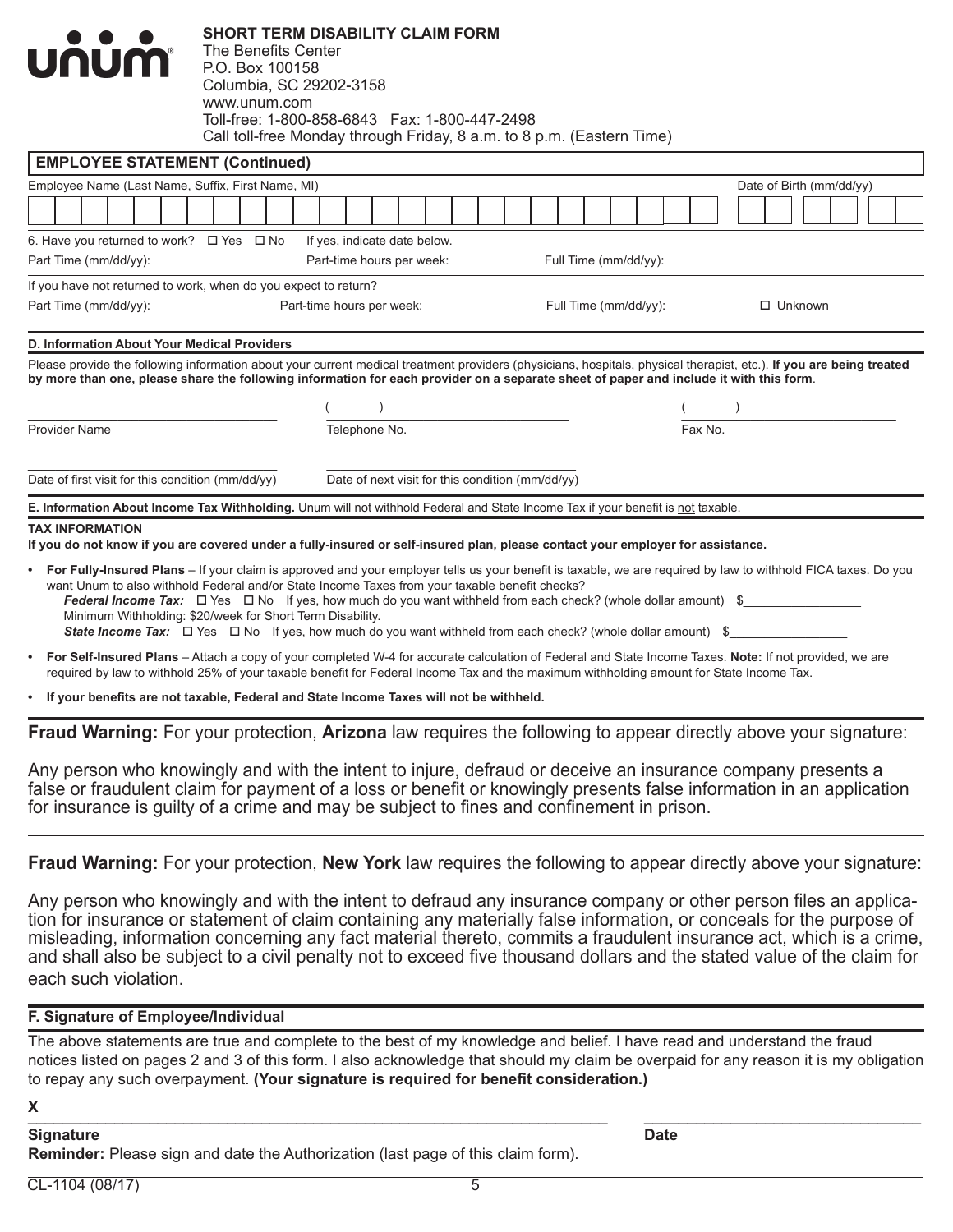

The Benefits Center P.O. Box 100158 Columbia, SC 29202-3158 www.unum.com Toll-free: 1-800-858-6843 Fax: 1-800-447-2498 Call toll-free Monday through Friday, 8 a.m. to 8 p.m. (Eastern Time)

You are not required to sign this Optional Authorization. However, if you would like us to communicate with a family member, friend or other third party about your claim, we recommend completing the information below. Please sign and date the form as indicated and mail or fax it to the address or fax number indicated above.

## **Optional Authorization to Disclose Information to Third Parties**

To assist in the evaluation or administration of my claim(s), I authorize Unum Group, its subsidiaries and duly authorized representatives ("Unum") to share personal health and financial information in verbal or written format relating to my claim with the family members, friends, and/or other third parties listed below:

My Spouse:

(Name) (Telephone Number)

Other Family Member: \_

(Name / Relationship) (Telephone Number)

Other person:

(Name / Relationship) (Telephone Number)

I understand that information about my claim may include information about my health and that such information about my health may be related to any disorder of the immune system including, but not limited to, HIV and AIDS; use of drugs and alcohol; and mental and physical history, condition, advice or treatment, but does not include psychotherapy notes.

I do not wish the following information about my claim to be shared (leave blank if not applicable):

\_\_\_\_\_\_\_\_\_\_\_\_\_\_\_\_\_\_\_\_\_\_\_\_\_\_\_\_\_\_\_\_\_\_\_\_\_\_\_\_\_\_\_\_\_\_\_\_\_\_\_\_\_\_\_\_\_\_\_\_\_\_\_\_\_\_\_\_\_\_\_\_\_\_\_\_\_

I further understand that the information is subject to redisclosure and might not be protected by certain federal regulations governing the privacy of health information.

I may revoke this authorization in writing at any time except to the extent Unum or the authorized recipient of my information has relied on it prior to receiving my notice of revocation. I may revoke this Authorization by sending written notice to the address above.

This authorization is valid for the shorter of two (2) years or the duration of my claim. I may request a copy of the Authorization and a copy shall be as valid as the original.

\_\_\_\_\_\_\_\_\_\_\_\_\_\_\_\_\_\_\_\_\_\_\_\_\_\_\_\_\_\_\_\_\_\_\_\_\_\_\_\_\_\_\_\_\_\_\_\_\_\_\_\_\_\_ \_\_\_\_\_\_\_\_\_\_\_\_\_\_\_\_\_\_\_\_ Claimant Signature **Date** \_\_\_\_\_\_\_\_\_\_\_\_\_\_\_\_\_\_\_\_\_\_\_\_\_\_\_\_\_\_\_\_\_\_\_\_\_\_\_\_\_\_\_\_\_\_\_\_\_\_\_\_\_\_ \_\_\_\_\_\_\_\_\_\_\_\_\_\_\_\_\_\_\_\_ Printed Name **Social Security Number** Social Security Number I signed on behalf of the claimant as  $\blacksquare$  (indicate relationship). If Power of Attorney Designee, Personal Representative, Guardian, or Conservator, please attach a copy of the document granting authority.

Unum is a registered trademark and marketing brand of Unum Group and its insuring subsidiaries.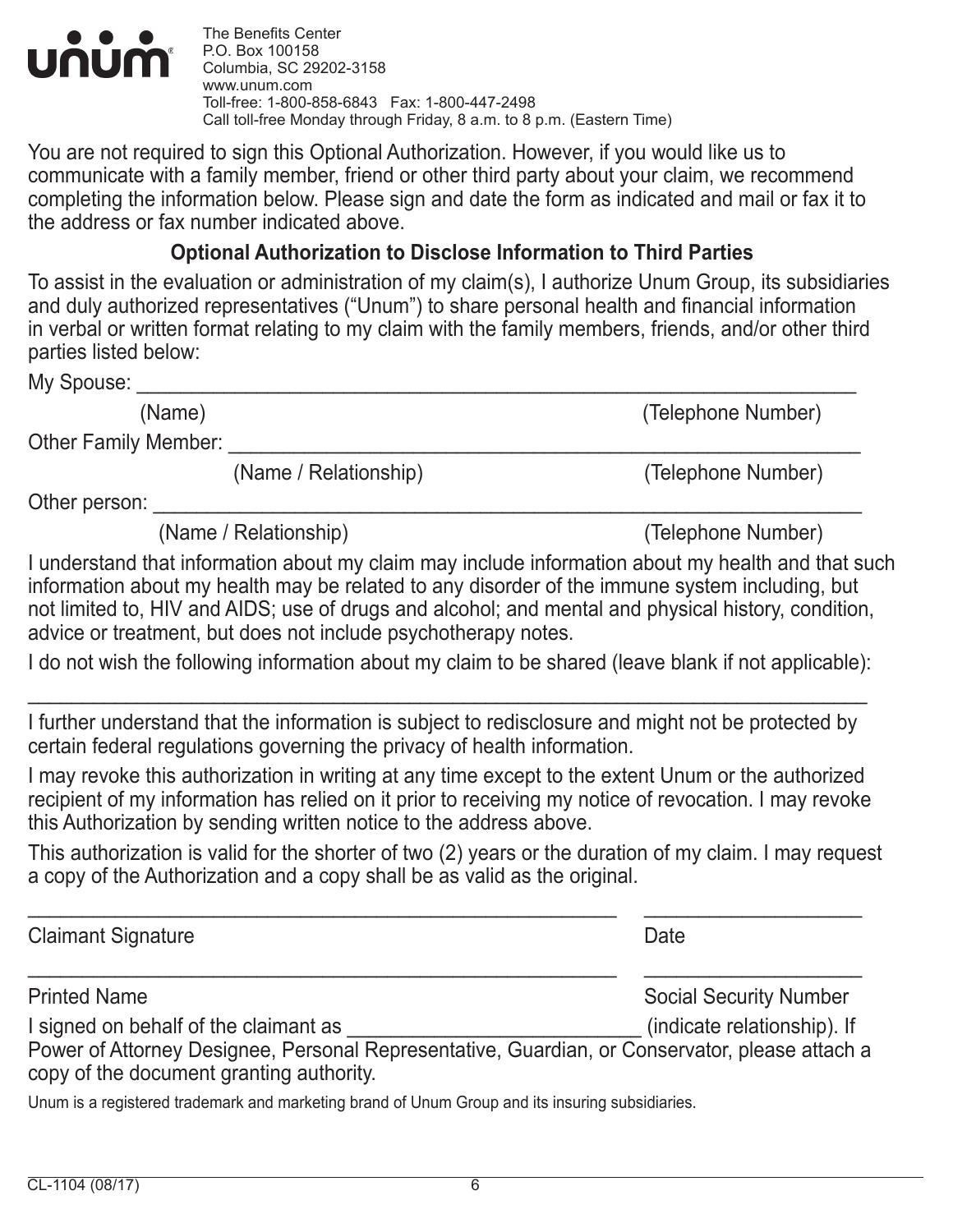

#### **EMPLOYER STATEMENT - To be completed by the Employer (PLEASE PRINT)**

|                                                          | A. Information About the Employer<br>Employer Name<br>Employer Telephone Number                                                                                                                      |   |   |   |         |   |   |         |   |  |   |                                                                           |            |                                   |                                   |   |                                                                                                                                                               |   |   |                         |   |     |                                                                         |                       |      |       |             |   |   |   |
|----------------------------------------------------------|------------------------------------------------------------------------------------------------------------------------------------------------------------------------------------------------------|---|---|---|---------|---|---|---------|---|--|---|---------------------------------------------------------------------------|------------|-----------------------------------|-----------------------------------|---|---------------------------------------------------------------------------------------------------------------------------------------------------------------|---|---|-------------------------|---|-----|-------------------------------------------------------------------------|-----------------------|------|-------|-------------|---|---|---|
|                                                          | 5<br>3<br>6<br>i<br>S<br>i<br>i<br>8<br>4<br>0<br>2<br>6<br>h<br>1<br>t<br>0<br>1<br>D<br>$\mathtt{C}$<br>D<br>$\rm s$<br>$\Upsilon$<br>$\mathbf C$<br>t<br>v<br>S<br>$\circ$<br>$\circ$<br>a        |   |   |   |         |   |   |         |   |  |   |                                                                           |            |                                   |                                   |   |                                                                                                                                                               |   |   |                         |   |     |                                                                         |                       |      |       |             |   |   |   |
|                                                          |                                                                                                                                                                                                      |   |   |   |         |   |   |         |   |  |   |                                                                           |            |                                   |                                   |   |                                                                                                                                                               |   |   |                         |   |     |                                                                         |                       |      |       |             |   |   |   |
| Employer Address                                         |                                                                                                                                                                                                      |   |   |   |         |   |   |         |   |  |   |                                                                           |            |                                   |                                   |   |                                                                                                                                                               |   |   |                         |   |     |                                                                         |                       |      |       |             |   |   |   |
| $\overline{4}$<br>City                                   | 5                                                                                                                                                                                                    |   | E |   | $\rm S$ | t | a | t       | e |  | S | t                                                                         | $\Upsilon$ | $\mathsf{e}% _{t}\left( t\right)$ | $\mathsf{e}% _{t}\left( t\right)$ | t | Ρ                                                                                                                                                             | O | В | $\circ$<br><b>State</b> | X | Zip | 5                                                                       | 8                     | 8    |       |             |   |   |   |
| F                                                        | а                                                                                                                                                                                                    | r | m | i | n       | g | t | $\circ$ | n |  |   |                                                                           |            |                                   |                                   |   |                                                                                                                                                               |   |   | U                       | T | 8   | 4                                                                       | 0                     | 2    | 5     | $\mathbf 0$ | 5 | 8 | 8 |
| <b>B. Information About the Employee</b>                 |                                                                                                                                                                                                      |   |   |   |         |   |   |         |   |  |   |                                                                           |            |                                   |                                   |   |                                                                                                                                                               |   |   |                         |   |     |                                                                         |                       |      |       |             |   |   |   |
| Employee Name (Last Name, Suffix, First Name, MI)        |                                                                                                                                                                                                      |   |   |   |         |   |   |         |   |  |   |                                                                           |            |                                   |                                   |   |                                                                                                                                                               |   |   |                         |   |     |                                                                         |                       |      |       |             |   |   |   |
|                                                          |                                                                                                                                                                                                      |   |   |   |         |   |   |         |   |  |   |                                                                           |            |                                   |                                   |   |                                                                                                                                                               |   |   |                         |   |     |                                                                         |                       |      |       |             |   |   |   |
| <b>Employee Address</b>                                  |                                                                                                                                                                                                      |   |   |   |         |   |   |         |   |  |   |                                                                           |            |                                   |                                   |   |                                                                                                                                                               |   |   |                         |   |     |                                                                         |                       |      |       |             |   |   |   |
|                                                          |                                                                                                                                                                                                      |   |   |   |         |   |   |         |   |  |   |                                                                           |            |                                   |                                   |   |                                                                                                                                                               |   |   |                         |   |     |                                                                         |                       |      |       |             |   |   |   |
| City                                                     |                                                                                                                                                                                                      |   |   |   |         |   |   |         |   |  |   |                                                                           |            |                                   |                                   |   |                                                                                                                                                               |   |   | <b>State</b>            |   | Zip |                                                                         |                       |      |       |             |   |   |   |
|                                                          |                                                                                                                                                                                                      |   |   |   |         |   |   |         |   |  |   |                                                                           |            |                                   |                                   |   |                                                                                                                                                               |   |   |                         |   |     |                                                                         |                       |      |       |             |   |   |   |
| Employee Telephone Number                                |                                                                                                                                                                                                      |   |   |   |         |   |   |         |   |  |   |                                                                           |            |                                   | Social Security Number            |   |                                                                                                                                                               |   |   |                         |   |     | Date of Hire (mm/dd/yy)                                                 |                       |      |       |             |   |   |   |
|                                                          |                                                                                                                                                                                                      |   |   |   |         |   |   |         |   |  |   |                                                                           |            |                                   |                                   |   |                                                                                                                                                               |   |   |                         |   |     |                                                                         |                       |      |       |             |   |   |   |
|                                                          |                                                                                                                                                                                                      |   |   |   |         |   |   |         |   |  |   |                                                                           |            |                                   |                                   |   |                                                                                                                                                               |   |   |                         |   |     |                                                                         |                       |      |       |             |   |   |   |
|                                                          | Please check all types of coverage this employee has with Unum and provide the information requested.<br>□ Short Term Disability<br>Policy Number<br><b>Division Number</b><br><b>Effective Date</b> |   |   |   |         |   |   |         |   |  |   |                                                                           |            |                                   |                                   |   |                                                                                                                                                               |   |   |                         |   |     |                                                                         |                       |      |       |             |   |   |   |
|                                                          | □ Long Term Disability<br>Policy Number<br><b>Division Number</b><br><b>Effective Date</b><br>Policy Number<br>□ Voluntary Benefits Disability                                                       |   |   |   |         |   |   |         |   |  |   |                                                                           |            |                                   |                                   |   |                                                                                                                                                               |   |   |                         |   |     |                                                                         |                       |      |       |             |   |   |   |
|                                                          |                                                                                                                                                                                                      |   |   |   |         |   |   |         |   |  |   |                                                                           |            |                                   |                                   |   | <b>Division Number</b>                                                                                                                                        |   |   |                         |   |     |                                                                         | <b>Effective Date</b> |      |       |             |   |   |   |
| Voluntary Benefits Disability Benefit Election Amount \$ |                                                                                                                                                                                                      |   |   |   |         |   |   |         |   |  |   |                                                                           |            |                                   |                                   |   |                                                                                                                                                               |   |   |                         |   |     |                                                                         | <b>Effective Date</b> |      |       |             |   |   |   |
|                                                          | Is this employee: $\Box$ Full-time $\Box$ Part-time $\Box$ Exempt $\Box$ Non-exempt $\Box$ Bargaining $\Box$ Non-bargaining                                                                          |   |   |   |         |   |   |         |   |  |   |                                                                           |            |                                   |                                   |   |                                                                                                                                                               |   |   |                         |   |     |                                                                         |                       |      |       |             |   |   |   |
| Date Last Worked (mm/dd/yy)                              |                                                                                                                                                                                                      |   |   |   |         |   |   |         |   |  |   |                                                                           |            |                                   |                                   |   |                                                                                                                                                               |   |   |                         |   |     | Number of hours worked on date last worked                              |                       |      |       |             |   |   |   |
|                                                          |                                                                                                                                                                                                      |   |   |   |         |   |   |         |   |  |   |                                                                           |            |                                   |                                   |   | Check off regular work days: $\Box$ Sun $\Box$ Mon $\Box$ Tues $\Box$ Wed $\Box$ Thurs $\Box$ Fri $\Box$ Sat                                                  |   |   |                         |   |     | Hours scheduled to work per week:                                       |                       |      |       |             |   |   |   |
|                                                          |                                                                                                                                                                                                      |   |   |   |         |   |   |         |   |  |   |                                                                           |            |                                   |                                   |   | Did this employee reduce his/her hours prior to his/her last day worked due to this medical condition? $\Box$ Yes $\Box$ No                                   |   |   |                         |   |     |                                                                         |                       |      |       |             |   |   |   |
| If yes, please provide specific dates and hours worked.  |                                                                                                                                                                                                      |   |   |   |         |   |   |         |   |  |   |                                                                           |            |                                   |                                   |   |                                                                                                                                                               |   |   |                         |   |     |                                                                         |                       |      |       |             |   |   |   |
|                                                          |                                                                                                                                                                                                      |   |   |   |         |   |   |         |   |  |   | Occupation Title (please attach a copy of the employee's job description) |            |                                   |                                   |   |                                                                                                                                                               |   |   |                         |   |     |                                                                         |                       |      |       |             |   |   |   |
|                                                          |                                                                                                                                                                                                      |   |   |   |         |   |   |         |   |  |   |                                                                           |            |                                   |                                   |   | Has the employee's employment been terminated? $\Box$ Yes $\Box$ No   If yes, termination date (mm/dd/yy):                                                    |   |   |                         |   |     |                                                                         |                       |      |       |             |   |   |   |
| How was the employee paid? (please check all that apply) |                                                                                                                                                                                                      |   |   |   |         |   |   |         |   |  |   | □ Hourly □ Salary □ Overtime □ Bonus □ Commissions                        |            |                                   | $\Box$ Other                      |   |                                                                                                                                                               |   |   |                         |   |     | If the policy defines earnings as prior year W-2, please attach a copy. |                       |      |       |             |   |   |   |
| Salary/Wage prior to date last worked                    |                                                                                                                                                                                                      |   |   |   |         |   |   |         |   |  |   |                                                                           |            |                                   |                                   |   |                                                                                                                                                               |   |   |                         |   |     |                                                                         |                       |      |       |             |   |   |   |
| □ Hourly □ Weekly □ Bi-Weekly □ Semi-Monthly<br>\$       |                                                                                                                                                                                                      |   |   |   |         |   |   |         |   |  |   |                                                                           |            |                                   | Bonuses (per week)                |   | Commissions (per week) \$                                                                                                                                     |   |   |                         |   |     | $\qquad \qquad \text{S}$                                                |                       |      |       |             |   |   |   |
|                                                          |                                                                                                                                                                                                      |   |   |   |         |   |   |         |   |  |   |                                                                           |            |                                   |                                   |   | Employee Pre-Tax Withholdings: Indicate pre-tax withholdings in effect just prior to disability so that earnings will be calculated as defined by the policy. |   |   |                         |   |     |                                                                         |                       |      |       |             |   |   |   |
| 401(k)/403(b)                                            |                                                                                                                                                                                                      |   |   |   |         |   |   |         |   |  |   | Pre-tax medical and other insurance                                       |            |                                   |                                   |   |                                                                                                                                                               |   |   |                         |   |     | Flexible spending account                                               |                       |      |       |             |   |   |   |
|                                                          |                                                                                                                                                                                                      | ℅ |   |   |         |   |   |         |   |  |   |                                                                           |            | /week                             |                                   |   |                                                                                                                                                               |   |   |                         |   |     |                                                                         |                       |      | /week |             |   |   |   |
| Date paid through (mm/dd/yy):                            |                                                                                                                                                                                                      |   |   |   |         |   |   |         |   |  |   |                                                                           |            |                                   |                                   |   | For: $\Box$ Salary Continuation $\Box$ Vacation Pay $\Box$ Accrued Sick pay $\Box$ Other                                                                      |   |   |                         |   |     |                                                                         |                       |      |       |             |   |   |   |
|                                                          |                                                                                                                                                                                                      |   |   |   |         |   |   |         |   |  |   |                                                                           |            |                                   |                                   |   | Does the employee have an ownership interest in this business? $\Box$ Yes $\Box$ No If Yes, what is the % of ownership?                                       |   |   |                         |   |     |                                                                         |                       | $\%$ |       |             |   |   |   |
|                                                          |                                                                                                                                                                                                      |   |   |   |         |   |   |         |   |  |   |                                                                           |            |                                   |                                   |   | Type of business: □ Regular Corporation □ S Corporation □ Partnership □ Sole Proprietorship                                                                   |   |   |                         |   |     |                                                                         |                       |      |       |             |   |   |   |
|                                                          |                                                                                                                                                                                                      |   |   |   |         |   |   |         |   |  |   |                                                                           |            |                                   |                                   |   | Other than payments under this policy, will the employee be receiving any other income from you, such as K-1 earnings, bonuses, commissions, salary           |   |   |                         |   |     |                                                                         |                       |      |       |             |   |   |   |

continuation, PTO? □ Yes □ No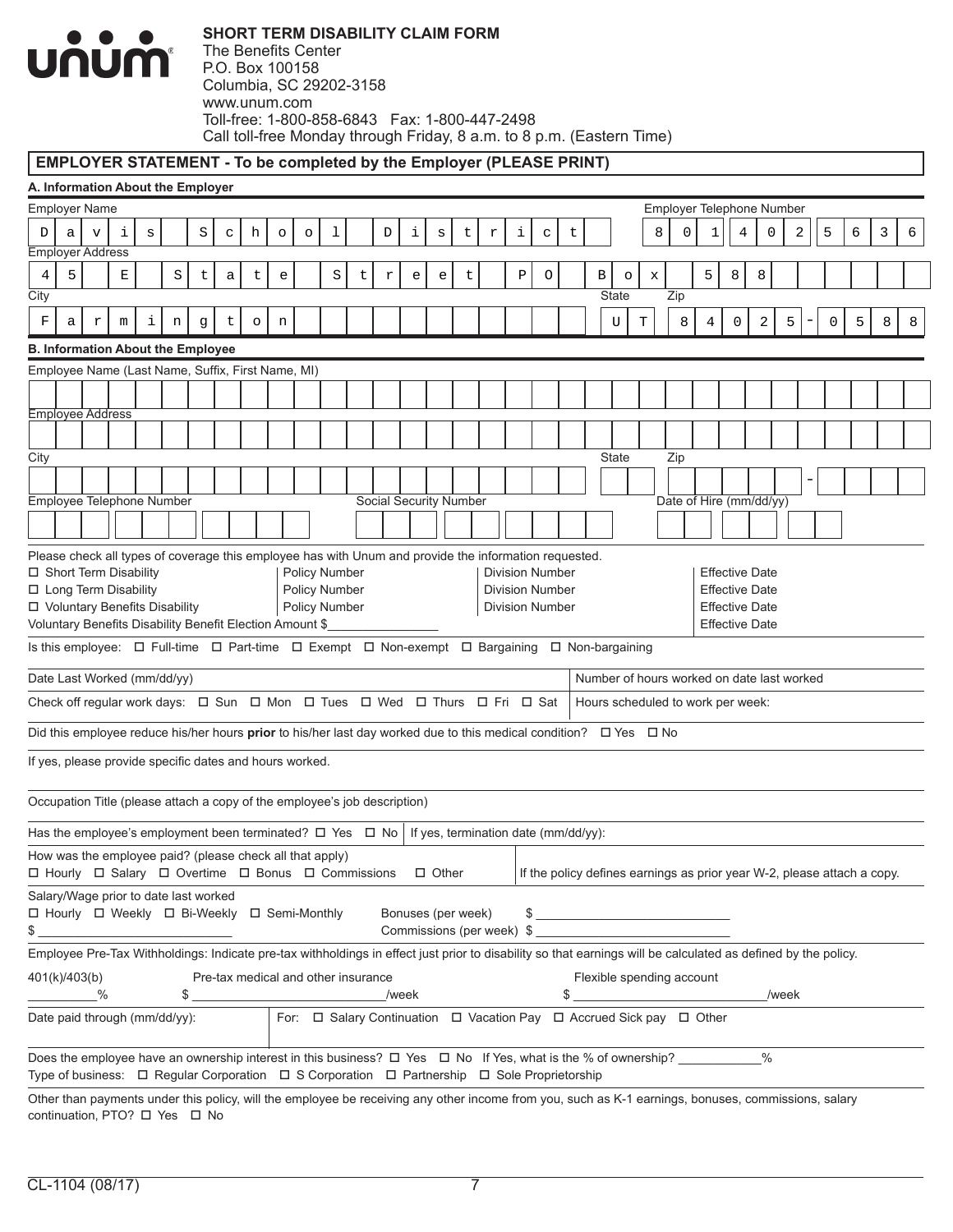|             |                                        | <b>บก๋บ๋ก</b> ำ                   |     | The Benefits Center<br>P.O. Box 100158<br>Columbia, SC 29202-3158<br>www.unum.com | <b>SHORT TERM DISABILITY CLAIM FORM</b><br>Toll-free: 1-800-858-6843  Fax: 1-800-447-2498<br>Call toll-free Monday through Friday, 8 a.m. to 8 p.m. (Eastern Time)                                             |                |     |                    |     |                         |                                                                                                                                                                                                                                                                                                                                                 |
|-------------|----------------------------------------|-----------------------------------|-----|-----------------------------------------------------------------------------------|----------------------------------------------------------------------------------------------------------------------------------------------------------------------------------------------------------------|----------------|-----|--------------------|-----|-------------------------|-------------------------------------------------------------------------------------------------------------------------------------------------------------------------------------------------------------------------------------------------------------------------------------------------------------------------------------------------|
|             |                                        |                                   |     | <b>EMPLOYER STATEMENT (Continued)</b>                                             |                                                                                                                                                                                                                |                |     |                    |     |                         |                                                                                                                                                                                                                                                                                                                                                 |
|             |                                        |                                   |     | Employee Name (Last Name, Suffix, First Name, MI)                                 |                                                                                                                                                                                                                |                |     |                    |     |                         | Date of Birth (mm/dd/yy)                                                                                                                                                                                                                                                                                                                        |
|             |                                        |                                   |     |                                                                                   |                                                                                                                                                                                                                |                |     |                    |     |                         |                                                                                                                                                                                                                                                                                                                                                 |
|             |                                        |                                   |     | Is the claim the result of a work related injury or illness? $\Box$ Yes           | $\square$ No                                                                                                                                                                                                   |                |     |                    |     |                         |                                                                                                                                                                                                                                                                                                                                                 |
|             |                                        |                                   |     | If yes, has a Workers' Compensation claim been filed? $\Box$ Yes                  | $\square$ No                                                                                                                                                                                                   |                |     |                    |     |                         |                                                                                                                                                                                                                                                                                                                                                 |
|             |                                        |                                   |     |                                                                                   | Complete only for New York Disability Benefits Law or New Jersey Temporary Disability Benefits Salary Information                                                                                              |                |     |                    |     |                         |                                                                                                                                                                                                                                                                                                                                                 |
|             |                                        | to date disability began.)        |     |                                                                                   |                                                                                                                                                                                                                |                |     |                    |     |                         | If this policy provides New York Disability Benefits Law or New Jersey Temporary Disability Benefits coverage, please provide the earnings for the 8 weeks prior to<br>disability. (For Disability Benefits Law - include the week in which disability began. For Temporary Disability Benefits - include the 8 full weeks of income just prior |
|             |                                        | Week Ending                       | Yr. |                                                                                   |                                                                                                                                                                                                                |                |     | <b>Week Ending</b> |     |                         |                                                                                                                                                                                                                                                                                                                                                 |
|             | Mo.                                    | Day                               |     | No. Days<br>Worked                                                                | Amount                                                                                                                                                                                                         | 5              | Mo. | Day                | Yr. | No. Days<br>Worked      | Amount                                                                                                                                                                                                                                                                                                                                          |
| 1           |                                        |                                   |     |                                                                                   |                                                                                                                                                                                                                |                |     |                    |     |                         |                                                                                                                                                                                                                                                                                                                                                 |
| $\mathbf 2$ |                                        |                                   |     |                                                                                   |                                                                                                                                                                                                                | 6              |     |                    |     |                         |                                                                                                                                                                                                                                                                                                                                                 |
| 3           |                                        |                                   |     |                                                                                   |                                                                                                                                                                                                                | $\overline{7}$ |     |                    |     |                         |                                                                                                                                                                                                                                                                                                                                                 |
| 4           |                                        |                                   |     |                                                                                   |                                                                                                                                                                                                                | 8              |     |                    |     |                         |                                                                                                                                                                                                                                                                                                                                                 |
|             |                                        |                                   |     | <b>C. Information Needed for Calculation of FICA</b>                              |                                                                                                                                                                                                                |                |     |                    |     |                         |                                                                                                                                                                                                                                                                                                                                                 |
|             |                                        | calculating the taxable percent.] |     |                                                                                   | What percentage of the Short Term Disability benefit is taxable? ________<br>Note: We will assume the benefit is 100% taxable if this information is not provided.                                             | $\%$           |     |                    |     |                         | [See IRS Publication 15-A Employer's Supplemental Tax Guide, Section 6, Sick Pay Reporting and/or IRS Revenue Ruling 2004-55 for more information on                                                                                                                                                                                            |
|             |                                        |                                   |     | D. Information About Your Return-to-Work Program                                  |                                                                                                                                                                                                                |                |     |                    |     |                         |                                                                                                                                                                                                                                                                                                                                                 |
|             |                                        |                                   |     |                                                                                   | If the employee is released to return-to-work in restricted duty, are you willing to discuss accommodations? $\Box$ Yes $\Box$ No                                                                              |                |     |                    |     |                         |                                                                                                                                                                                                                                                                                                                                                 |
|             | Name                                   |                                   |     | If yes, who should we contact to discuss a return-to-work plan?                   |                                                                                                                                                                                                                |                |     |                    |     | <b>Telephone Number</b> |                                                                                                                                                                                                                                                                                                                                                 |
|             |                                        |                                   |     |                                                                                   | FRAUD NOTICE: Any person who knowingly files a statement of claim containing false or misleading<br>information is subject to criminal and civil penalties. This includes Employer portions of the claim form. |                |     |                    |     |                         |                                                                                                                                                                                                                                                                                                                                                 |
|             |                                        |                                   |     | E. Signature of Benefit Administrator (Please Print)                              |                                                                                                                                                                                                                |                |     |                    |     |                         |                                                                                                                                                                                                                                                                                                                                                 |
|             |                                        |                                   |     |                                                                                   | The above statements are true and complete to the best of my knowledge and belief.                                                                                                                             |                |     |                    |     |                         |                                                                                                                                                                                                                                                                                                                                                 |
|             | Rose Bassett                           | Name of Person Completing Form    |     |                                                                                   |                                                                                                                                                                                                                |                |     |                    |     |                         |                                                                                                                                                                                                                                                                                                                                                 |
|             | Telephone Number<br>$0.01$ $100$ $ECO$ |                                   |     |                                                                                   | Fax Number<br>201, 100, 500                                                                                                                                                                                    |                |     |                    |     | E-mail Address          |                                                                                                                                                                                                                                                                                                                                                 |

| X                                |                             |                                        |
|----------------------------------|-----------------------------|----------------------------------------|
| <b>Signature</b>                 |                             | Date Signed                            |
| Telephone Number<br>801-402-5636 | ⊩Fax Number<br>801-402-5639 | E-mail Address<br>rbassett@dsdmail.net |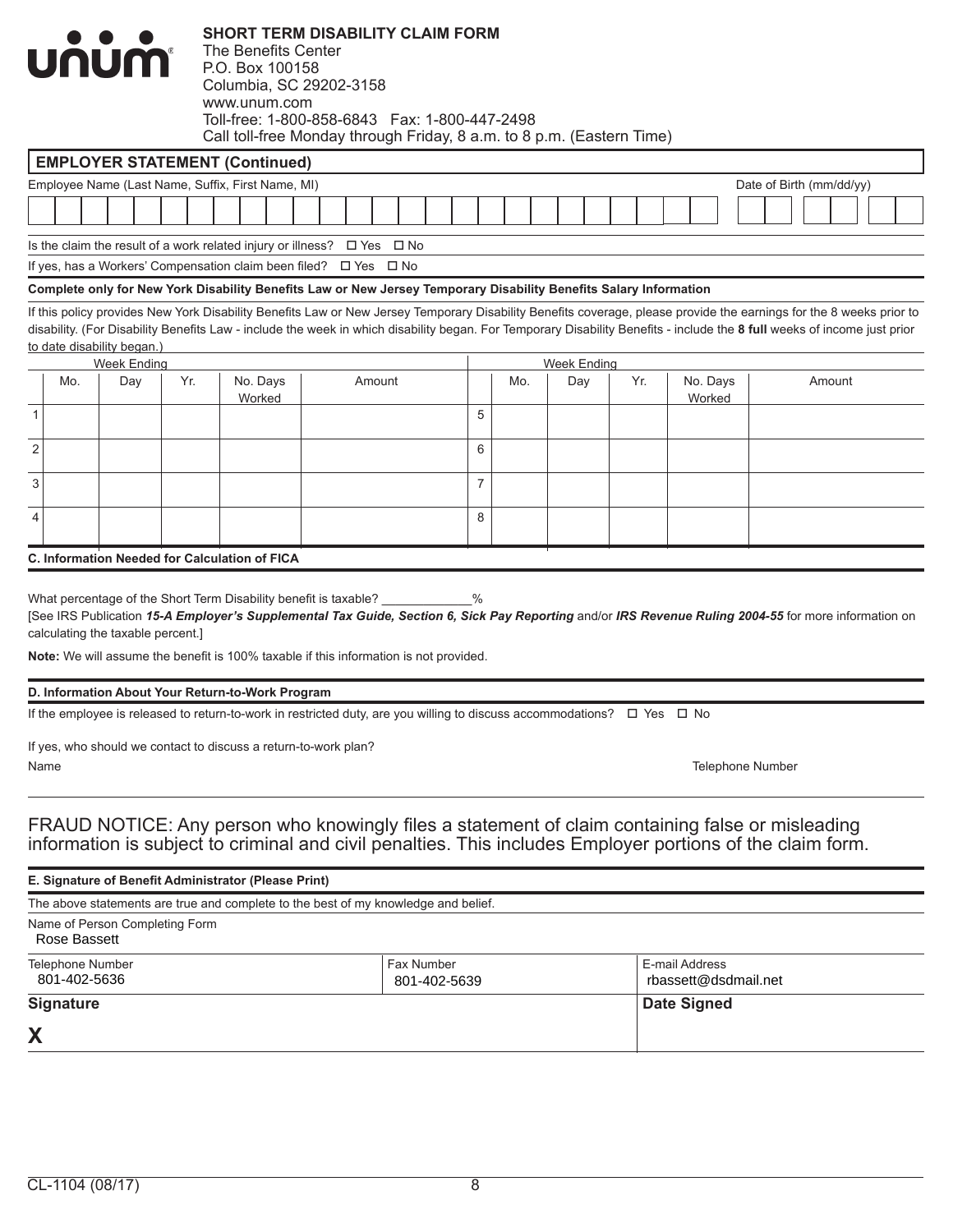

The Benefits Center P.O. Box 100158 Columbia, SC 29202-3158 www.unum.com Toll-free: 1-800-858-6843 Fax: 1-800-447-2498 Call toll-free Monday through Friday, 8 a.m. to 8 p.m. (Eastern Time)

### **ATTENDING PHYSICIAN STATEMENT (PLEASE PRINT)**

#### **TO BE COMPLETED BY PHYSICIAN OR TREATING PROVIDER**

| Name of Patient (Last Name, Suffix, First Name, MI) |                          | Social Security Number |
|-----------------------------------------------------|--------------------------|------------------------|
|                                                     |                          |                        |
| Date of Birth (mm/dd/yy)                            | Patient Telephone Number |                        |
|                                                     |                          |                        |
| <b>Employer Name</b>                                |                          |                        |
|                                                     |                          |                        |
|                                                     |                          |                        |

#### **A. Complete this section for pregnancy, then go to Section C**

| Expected Delivery Date (mm/dd/yy): Actual Delivery Date (mm/dd/yy): |           | □ Vaginal<br>$\Box$ C-Section | Delivery Type: Date of first visit for this pregnancy<br>$\mid$ (mm/dd/yy): |      | Date Hospitalized (mm/dd/yy):                                                                    |
|---------------------------------------------------------------------|-----------|-------------------------------|-----------------------------------------------------------------------------|------|--------------------------------------------------------------------------------------------------|
| Diagnosis:                                                          | ICD Code: |                               |                                                                             | □ No | $\vert$ Did you advise your patient to stop working? $\Box$ Yes If yes, on what date (mm/dd/yy)? |

Were there any complications causing your patient to stop working prior to her expected delivery date?  $\Box$  Yes  $\Box$  No If yes, please explain:

| B. Complete this section for all conditions except pregnancy, then go to Section C                                                              |                                       |                      |                                                                                                             |
|-------------------------------------------------------------------------------------------------------------------------------------------------|---------------------------------------|----------------------|-------------------------------------------------------------------------------------------------------------|
| Date of first visit for this current condition(s) Date of last office visit (mm/dd/yy): Date of next office visit (mm/dd/yy):<br>$(mm/dd/yy)$ : |                                       |                      | Did you advise your patient to stop working?<br>$\Box$ Yes If yes, on what date (mm/dd/yy)?<br>$\square$ No |
| Has the patient been treated for the same/similar condition in the past?                                                                        |                                       | □ Yes □ No □ Unknown |                                                                                                             |
| If yes, please provide treatment dates $(mm/dd/yy)$ : From                                                                                      |                                       | Through              |                                                                                                             |
| Is the patient's condition work related? $\Box$ Yes $\Box$ No $\Box$ Unknown                                                                    |                                       | Patient's Height:    | Patient's Weight                                                                                            |
| Primary Diagnosis:                                                                                                                              |                                       |                      | Primary ICD Code:                                                                                           |
| Secondary Diagnosis:                                                                                                                            |                                       |                      | Secondary ICD Code:                                                                                         |
| Has the patient been hospitalized? $\Box$ Yes $\Box$ No                                                                                         | If yes, date hospitalized (mm/dd/yy): |                      | through (mm/dd/yy):                                                                                         |
| Was surgery performed? $\Box$ Yes $\Box$ No   If yes, what procedure was performed?                                                             |                                       | CPT Code:            | Date Surgery Performed (mm/dd/yy):                                                                          |

What is your treatment plan? Please include all medications.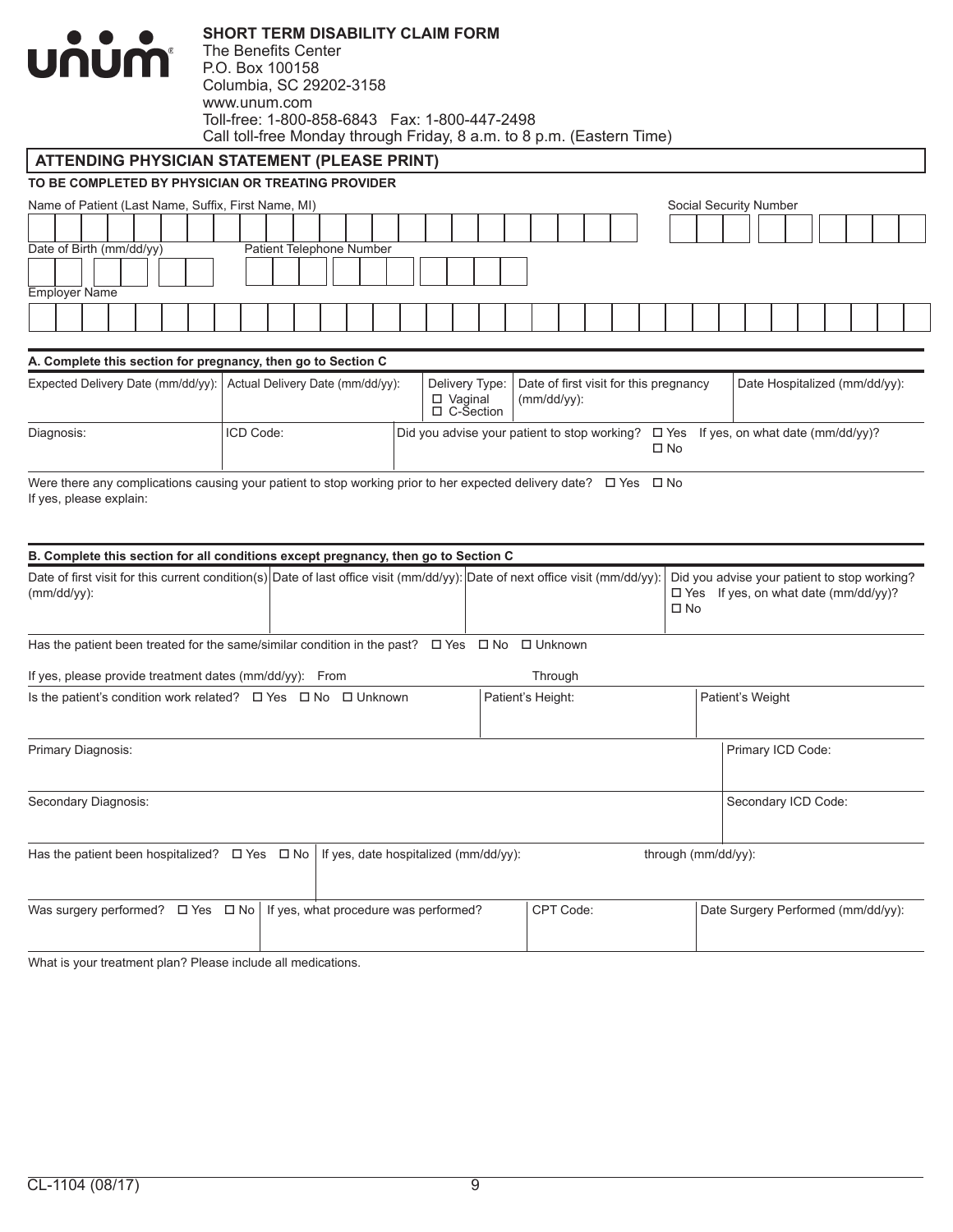| <b>UNUM</b>                                                                                                                                                                                                   | <b>SHORT TERM DISABILITY CLAIM FORM</b><br>The Benefits Center<br>P.O. Box 100158<br>Columbia, SC 29202-3158<br>www.unum.com<br>Toll-free: 1-800-858-6843  Fax: 1-800-447-2498<br>Call toll-free Monday through Friday, 8 a.m. to 8 p.m. (Eastern Time) |           |                                                                            |         |  |                         |  |                          |         |  |
|---------------------------------------------------------------------------------------------------------------------------------------------------------------------------------------------------------------|---------------------------------------------------------------------------------------------------------------------------------------------------------------------------------------------------------------------------------------------------------|-----------|----------------------------------------------------------------------------|---------|--|-------------------------|--|--------------------------|---------|--|
| <b>ATTENDING PHYSICIAN STATEMENT (Continued)</b>                                                                                                                                                              |                                                                                                                                                                                                                                                         |           |                                                                            |         |  |                         |  |                          |         |  |
| Patient Name (Last Name, First Name, MI, Suffix)                                                                                                                                                              |                                                                                                                                                                                                                                                         |           |                                                                            |         |  |                         |  | Date of Birth (mm/dd/yy) |         |  |
|                                                                                                                                                                                                               |                                                                                                                                                                                                                                                         |           |                                                                            |         |  |                         |  |                          |         |  |
| Other Providers: Are you aware of or have you referred your patient to other treating providers? If yes, please provide complete name, contact information and<br>specialty of any other treating physicians. |                                                                                                                                                                                                                                                         |           |                                                                            |         |  |                         |  |                          |         |  |
| Name                                                                                                                                                                                                          |                                                                                                                                                                                                                                                         | Specialty |                                                                            | Address |  |                         |  |                          | Phone # |  |
|                                                                                                                                                                                                               |                                                                                                                                                                                                                                                         |           |                                                                            |         |  |                         |  |                          |         |  |
|                                                                                                                                                                                                               |                                                                                                                                                                                                                                                         |           |                                                                            |         |  |                         |  |                          |         |  |
| Have you advised the patient to return to work? $\Box$ Yes $\Box$ No                                                                                                                                          |                                                                                                                                                                                                                                                         |           | Expected return to work date (mm/dd/yy): $\Box$ Full Time $\Box$ Part Time |         |  |                         |  |                          |         |  |
|                                                                                                                                                                                                               |                                                                                                                                                                                                                                                         |           |                                                                            |         |  | Part-time hours per day |  |                          |         |  |
|                                                                                                                                                                                                               |                                                                                                                                                                                                                                                         |           |                                                                            |         |  |                         |  |                          |         |  |

#### **C. Functional Capacity**

If your patient *does not* have physical and/or behavioral health RESTRICTIONS (activities patient should not do) and/or LIMITATIONS (activities patient should not do) and/or LIMITATIONS (activities patient cannot do), ple (activities patient cannot do), please initial here \_\_\_\_\_\_\_\_\_\_\_\_\_\_\_ and go to *SECTION D.*

**Please note:** When considering a standard 8 hour workday with breaks (approximately every two hours) please quantify terms that may not be uniformly understood such as "prolonged", "repetitive", "light-duty", "heavy lifting", or "stressful situations". In addition, never means not at all, occasional means more than never but less than 33% of the time; frequent means 34-66% of the time, and constant means 67-100% of the time.

#### **Restrictions and/or Limitations**

If your patient has CURRENT RESTRICTIONS (activities patient should not do) and/or LIMITATIONS (activities patient cannot do) list below. Please be specific and understand that a reply of "no work" or "totally disabled" will not enable us to evaluate your patient's claim for benefits and may result in us having to contact you for clarification.

Please provide the duration of these restrictions and limitations. From (mm/dd/yy): \_\_\_\_\_\_\_\_\_\_\_\_ To (mm/dd/yy): \_

FRAUD NOTICE: Any person who knowingly files a statement of claim containing false or misleading information is subject to criminal and civil penalties. This includes Attending Physician portions of the claim form.

| D. Signature of Attending Physician                                                |                  |  |
|------------------------------------------------------------------------------------|------------------|--|
| The above statements are true and complete to the best of my knowledge and belief. |                  |  |
| Physician Name (Last Name, First Name, MI, Suffix) Please Print                    | Degree/Specialty |  |
| Address                                                                            |                  |  |

| City                          |            | State                    | Zip |  |                                                       |  |
|-------------------------------|------------|--------------------------|-----|--|-------------------------------------------------------|--|
|                               |            |                          |     |  |                                                       |  |
| Telephone Number              | Fax Number | Physician Tax ID Number: |     |  | Are you related to this patient? $\Box$ Yes $\Box$ No |  |
|                               |            |                          |     |  | If yes, what is the relationship?                     |  |
| <b>Signature of Physician</b> |            |                          |     |  | <b>Date</b>                                           |  |
| Χ                             |            |                          |     |  |                                                       |  |